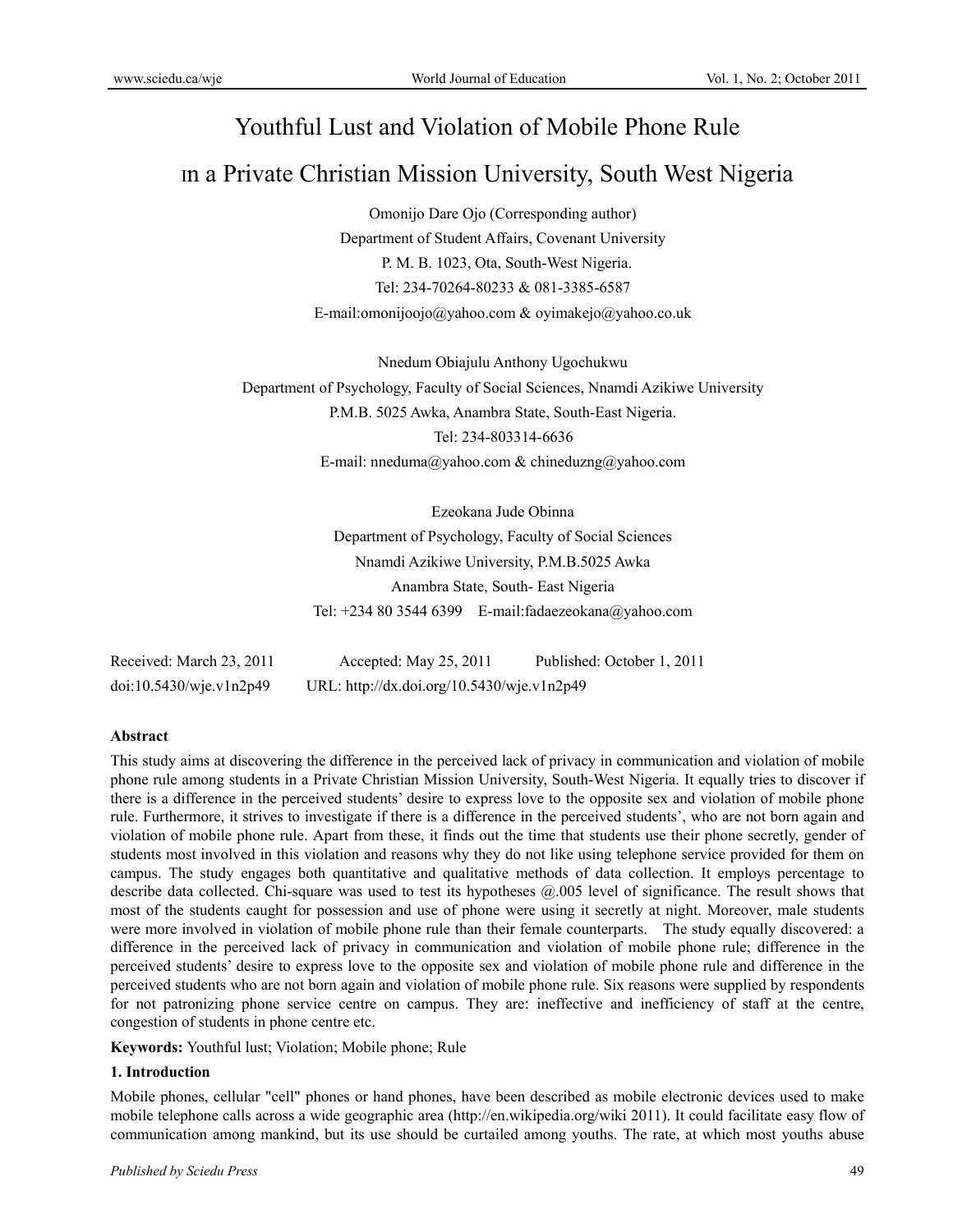mobile phone, has made it a distraction from its original intent (DeBaillon & Rockwell 2005). Ogunyemi (2006) most especially believes that it distracts students from learning by making them less attentive in class. Besides, the use of phone could disturb effective and efficient delivery of lecture in theaters and lecture rooms, where complex communication gadgets are installed. Furthermore, its use could result in several cases, which are negative to raising children. Institutions concerned about raising children are always interested in preventing such negative cases. The use of mobile phone has been identified as one of such within the school environment (Ogunyemi 2006). In the institution under study, being a citadel of learning set up to raise a new generation of leaders, students are not allowed to use their personal mobile phone. Instead, they are expected to use telephone service provided on campus. Giving unlimited freedom to youths to use mobile phone could be the gateway to their peril. Youths should be given what they need and not what they want. Children needs are essential to the actualization of their destinies while wants could hinder them from achieving the same. Therefore, the use of mobile phone is regarded as an offence that attracts four weeks suspension and confiscation of the device, at first instance (Students Handbook, 2010). Any student caught for the second time is expected to serve one year suspension while the third violation attracts 2 years suspension or indefinite suspension/ expulsion, as the case may be (Students Handbook, 2010).

In spite of these sanctions, some students still use their phones secretly on campus and it seems that these sanctions have *not* reduced the use of this device in any way. Instead, violators are increasing in number. Most of the habitual violators are either using cell phones as communication instrument for loving and dating behaviours, or they are not truly born again Christians, for by their fruits we shall know them. Nevertheless, no attempt has been made to investigate the following related social problems: Firstly, it is not very clear why students prefer using their mobile phones to phone services provided on campus. Secondly, it is not certain whether there is a difference in the perceived students' desire to express love to the opposite sex secretly and violation of mobile phone rule. Thirdly, it is not obvious whether there is a difference in the perceived lack of privacy in communication and violation of mobile phone rule. Equally very essential and related to the study is whether there is a difference in the perceived students not born again and violation of mobile phone rule.

This study to a large extent fills these gaps in knowledge. Its findings would further reveal the time that students engage their phone secretly on campus, gender of students most involved in this act and reasons why they are not patronizing phone service centre on campus.

## **2. Hypotheses**

H<sup> $\cdot$ </sup>: There will be difference in the perceived lack of privacy in communication and violation of mobile phone rule, among students.

H<sup>1</sup>: There will be difference in the perceived students' desire to express love to the opposite sex and violation of mobile phone rule.

 $H'$ : There will be difference in the perceived students' who are not born again and violation of mobile phone rules.

#### **3. Objectives of the Study**

To discover the time students engage their phone secretly on campus.

To discover the gender of students most involved in violation of mobile phone rule.

To find out if there will be difference in the perceived lack of privacy in communication and violation of mobile phone rule among students.

To find out if there will be difference in the perceived students' desire to express love to the opposite sex and violation of mobile phone rule.

To discover if there will be difference in the perceived students', who are not born again and violation of mobile phone rules.

#### **4. Literature Review**

#### *4.1 State of knowledge on youthful lusts*

Youthful lusts are problematic behaviours of young ones, which affect their families negatively (Egbochuku and Oyaziwo (2006). The concept is relatively new in academics. Therefore, literature on it is very scanty. The term is often used by Christians to express worldly desires or practices of youths, which could prevent them from obtaining eternal glory and fulfillment of their leadership calling in life (1 Samuel 15: 23). Disobedience to parents and school authorities; stealing etc are parts of these behaviours (Egbochuku and Oyaziwo 2006). Disobedience to parents is prevalent at home while disobedience to rules and regulations is common in the school environments. At early age in life,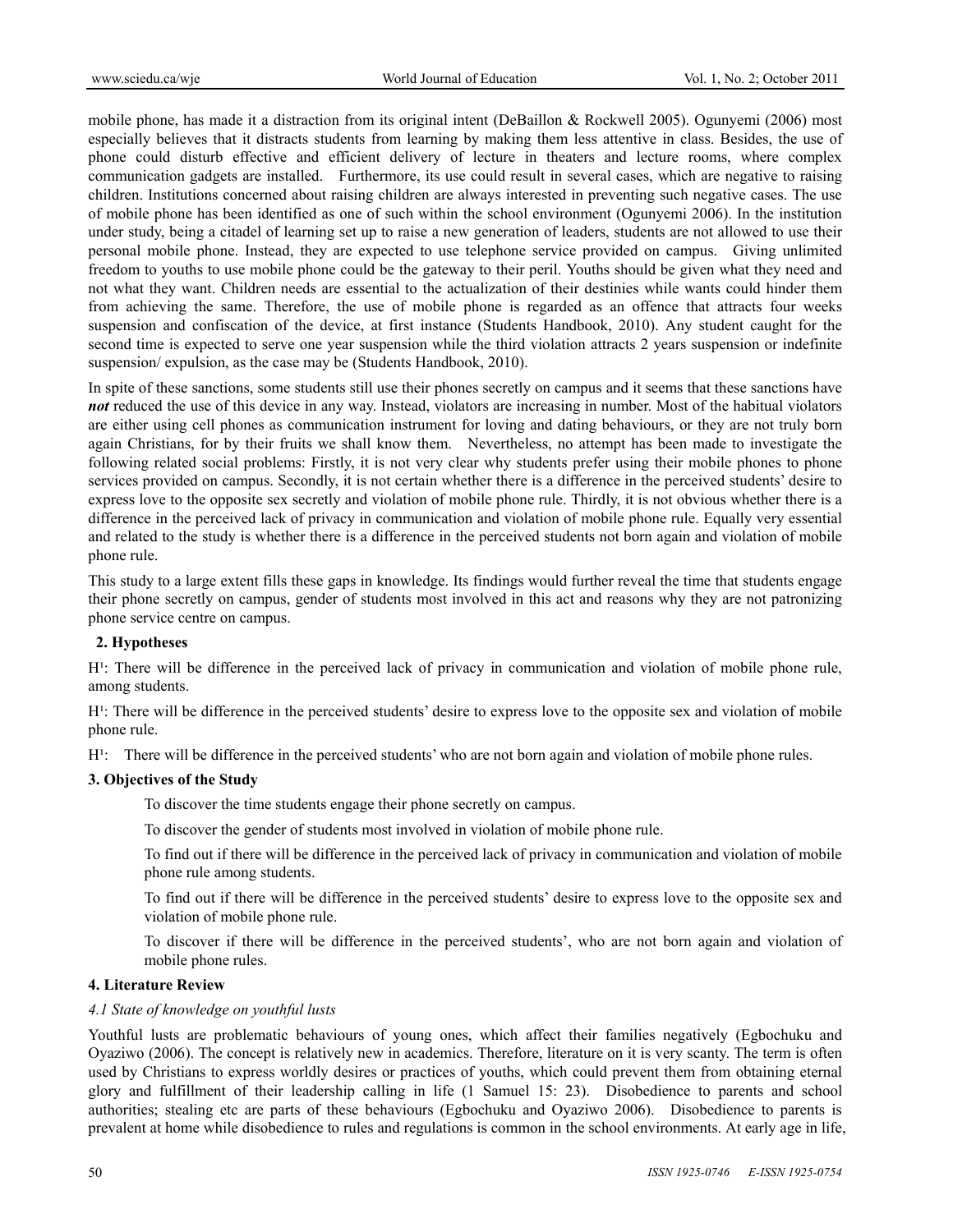youths spend most of their time in the school environments. In their schools, there are laid down rules and regulations, which they are expected to comply with. They are like scriptural foundation for raising students (1 peter 5:5-6 and Proverbs 2:1-10).

However, youthful lust go beyond the view of the above two scholars in Christianity. It is regarded as an unquestionable desire for worldly pleasures, which includes smoking, consumption of alcoholic drinks, fornication etc. Christian doctrines admonish children to flee these desires. Paul the apostle in particular believes that addiction to them is an obstacle to sound spiritual life. Solid spirituality leads to excellence in characters in the lives of brethren in all areas of human endeavours (Ephesians 4:22). Leaders worthy of emulation in scripture- Joseph and Daniel displayed sound spiritual life and it enabled them to become excellent administrators in lands of captivity (Genesis 39: 8-16 and Daniel 3:28). Joseph rejected the lust of fornication as a young boy and embraced sound spirituality. This gave him access to revelation that made him to attain the position of authority in Egypt (Genesis 41:37-41). A young person, who flees fornication, demonstrates his fear for God and that demonstration is the commencement of wisdom in his life (Genesis 39:9 & Job 28:28). God reveals his secrets to those who fear him (1 Corinthians 2:10 & Psalms 25:14).

#### *4.2 State of knowledge on mobile phone*

Mobile phone is an emerging important tool for personal communication with social, economic, political and cultural significance in man's society (Oxford Online Dictionary 2006). Its use began in Europe in the 1980s and extended to the United States in 1990s (National Cancer Institute 2010). As of 2009, there were more than 285 million subscribers to cell phone service in the United States (National Cancer Institute 2010). Moreover, more than 80% of all households in America have at least one mobile phone; among households with married couples, 57% of children ages 7 to 17 have access to their own mobile phones (Kennedy et al 2008). Presently, the use of phone is just growing in Africa (Esharenana 2006). The device was introduced in Nigeria in 2001. *When* license to operate was issued to four companies namely MTN Nigeria Communication, Econet Wireless Nigeria Limited, which later metamorphosed to Vmobile Communication Investment Company and now Zain, the state owned NITEL and Globalcom Limited (Esharenana 2006). The purpose was to make communication system effective and efficient in the country.

Prior to its introduction, major means of sending information to people across the nation and beyond were: Nigerian Telecommunication Limited (NITEL) and Nigerian Postal Services Agency (NIPOST). NITEL was used for making local and international calls while NIPOST was meant for sending hard copy messages. Parents used to travel long distance in order to see their children in schools. After some time, courier services came into being and eased some of the tensions of sending messages to people through NIPOST. Services of courier are not without shortcomings, but it addressed some of the challenges of NIPOST. However, advent of Global System of Mobile (GSM) in 2001 brought about tremendous changes in communication in Nigeria. Moreover, it has led to positive development in the education sector, thus easing the stress usually encountered by parents in contacting their wards in far away institutions.

#### *4.3 Examination of research on the usefulness of mobile phone*

Communication is undoubtedly a major driver of a nation's economy. Emerging trends in socio-economic growth shows a high premium being placed on Information and Communication Technology (ICT) by human beings and organizations (Esharenana 2006). One of the major means of ensuring easy flow of communication, from one person to another is through the use of mobile phone. It is a vital tool for students in citadels of learning to express themselves to people who can*-*not be reached at one point or the other. Moreover, it enables people to pass useful information from one person to another at different stages in life. At tender ages, youths like interacting with one another. One of the major means of doing this is through mobile phone. At this period of their lives, interacting with *the* opposite sex, most especially seems to be the most important thing they cherished so much. They like acquiring information, mostly on sexual relationship from their peers, which may not be made available by their parents. In *the* citadel of learning under study, being a Christian Mission Institution, general attitude towards immoral sexual activities is *not encouraged*. Thus, talking openly about sexuality is clearly a taboo. Unwelcome sexual remarks about body, clothing, humor or jokes about sex that denigrate women or men in general are strictly prohibited (Students Handbook 2010). Since students are not allowed to indulge in these activities, they could employ mobile phone to express them secretly in and outside *the* campus.

 Mobile phone is also a means of engaging youths in social networking (Lenhart & Madden 2007; Boyd & Ellision 2007; Hargatti 2008). This includes sending of e-mail Nielsen, *(*2009), finding of new friends and strengthen existing networks. Mobile phone is a major means of sending text and e-mail messages to people. Students could use either of the two to keep their parents, friends and loved ones up to date on events that are crucial to their lives (Teplitzy 2009). They could engage the same to send pictures and love messages to the opposite sex. Face book, net log, tagged and my daily flog could be employed to carry out these social net workings on campuses. In other words, students engage mobile phone to construct social meaning and define their identities (Ogunyemi 2006). The device can equally be used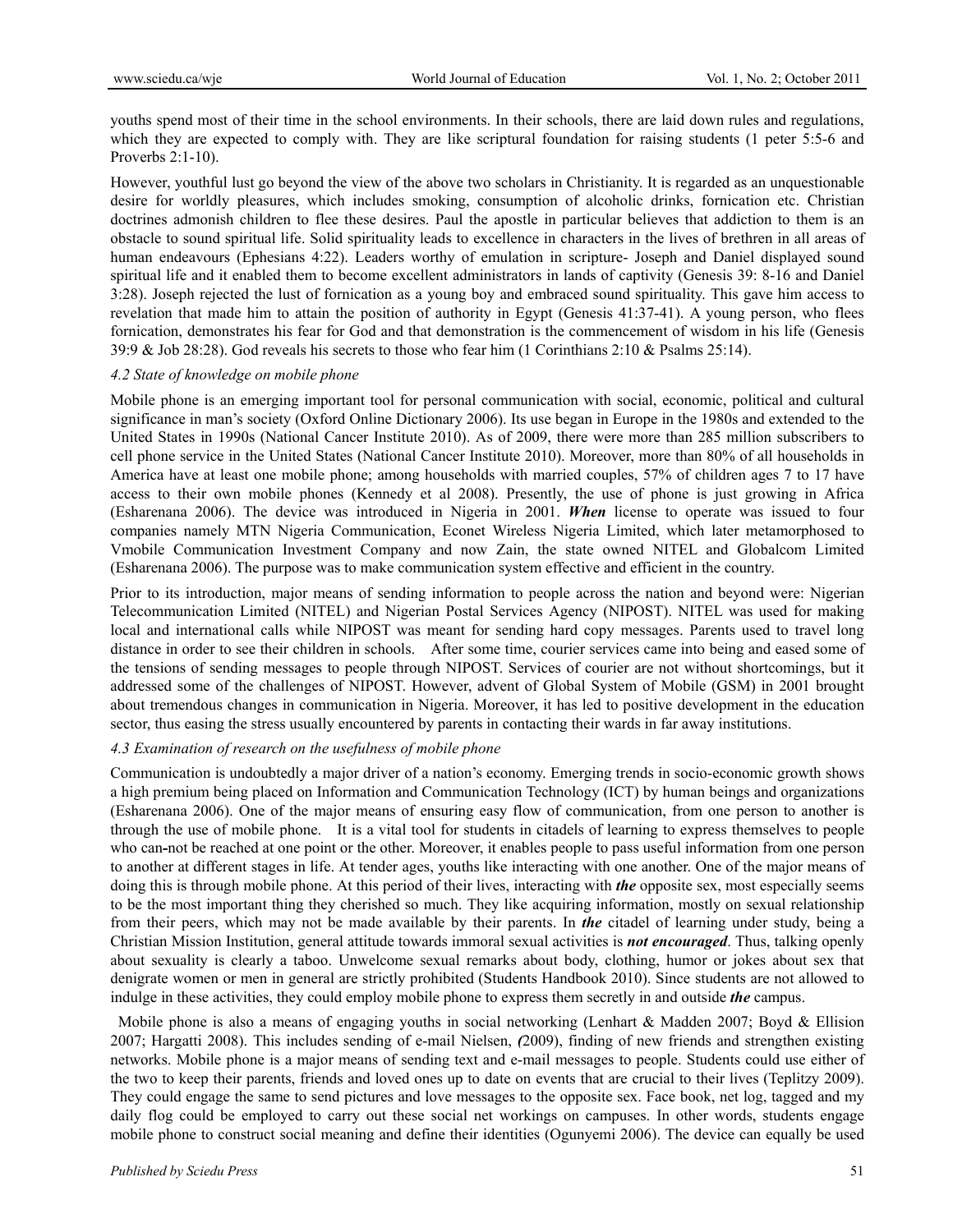to record and store lecture notes. Also, it can be used to store messages of great men of God, like Pastor William Kumuyi of The Deeper Life Church, Pastor E. A. Adeboye of The Redeemed Christian Church of God, Bishop David Oyedepo of The Living Faith Church Worldwide etc. This will enable them to listen to these messages at the appropriate time. Moreover, mobile phone could be used to search the web for materials for academic activities.

Contrary-wise, Hyland (2005) found that youths engage the use of phone as a 'means of buying forms of privacy and independence from parental control'. A lot of people cherish their privacy. Youths are not excluded. They also want some forms of privacy from parents and school authority's control, which is not good for them at their tender age (Oyedepo 2010). Nevertheless, life is full of problems. Most of them might be passing through some challenges, which they might not want to expose to outsiders except their confidants. In another development, Hindman (2005) claims that mobile phone is a plausible instrument for organizing collective actions, which include recruiting and organizing political supporters for electoral activities, raising awareness and shaping attitudes (Sanson 2008). Youths could also make use of mobile phone to engage in conversation, debate and discuss issues affecting them. Such an issue among other things could be to raise funds to support a cause, probably victims of inferno in their vicinity (Nobles 2006).

#### *4.4 State of knowledge on effects of the use of phone*

Social problems associated with the use of mobile phone are diverse among mankind. Most of them are dangerous to human existence while some are threats to the actualization of youth's destinies. The most crucial aspect of these problems is sudden death that may arise from accident (Abels 2009; Redelmeier & Tibshirani 1997; Michael 2005). Receiving or making phone calls while driving has claimed thousands of *lives* abruptly, most especially in the developed societies, where there are 70 mobile phone subscribers for every 100 residents (Chafe 2007). Fatal accidents usually terminate lives of people involved suddenly. Youths who *are* involved in such accidents might not survive and that could result in total termination of their destinies. Closely related to this is domestic accident, which has *destroyed* properties worth millions of dollars in some homes (Aggarwal 2010). Consequences of fire from mobile phones in homes have led to disability and loss of productivity of victims (Bhanderi & Sushhilkumar 2008). Those who secured permanent injury in the course of inferno may remain maimed and disabled forever. Such individuals may not be able to contribute meaningfully to the development of their countries. In contrary, (Srivastava 2005 & Rheingold 2002) associated the use of phone with criminal behaviours. It is observed that the device has become a weapon of organizing protest, riots and revolution against constituted authorities, intimidating, embarrassing and duping innocent persons worldwide (Rautiainen 2003). In Nigeria recently, the use of mobile phone was associated with examination misconduct (IT Realms online 2009). This is being described as e-cheating among students. The problem of e-cheating to the nation's education system is that it provides a smart way of beating the effort of government and civil society group in stamping out the menace of examination misconduct (IT Realms online 2009). Youths who indulge in examination misconduct may end up defrauding their friends, organizations of work, associations etc. Moreover, some of them may not be able to defend their certificates in work settings (Omonijo *&* Fadugba 2011). Such students may not be able to contribute meaningfully to national development in their countries as well.

In another development, health implications of mobile phone to users are points of concern to scholars such as (Orlando et al 2010 and Thibodeaux 2010). Health problems, which may erupt from the use of mobile phone includes Alzheimer's, senility and dementia, parkinson's, autism, fatigue, headaches, sleep disruptions, altered memory function, poor, concentration and spatial awareness, cancer, brain tumors and sterility (Mecola 2008). Health is very important in life. Without a good health, one may not be able to engage in any meaningful activity. It would be a tragedy for any youth who encounters these social problems at his tender age. The stage is very important in his life. If proper care is not taken, such a young person may be rendered useless in life. Attitudinal problems that go with the use of mobile phone among youths should not be left untouched in this study as well. Scholars such as (Hozefa 2010 & Divan 2010) listed three categories of children that may likely encounter this problem. Firstly, children whose mothers had used mobile phones during pregnancy were more likely to have behavioural problems than those whose mothers had not. Secondly, children who themselves used mobile phones at the age of seven were more likely to have behavioural problems than those who did not. Thirdly, children who had used mobile phones and whose mothers had used it too were the most likely to have behavioural problems. Another aspect of the above attitudinal problems is indecent behaviours. This includes listening to worldly music and watching of pornography, homosexual and indecent movies (Lofgren-Martenson & Sven-Axel 2010). In respect of pornography, The British-Based Internet Watch Foundation (2007) cited by Omonijo & Fadugba (2011) reported that child pornography on the internet is becoming more brutal and graphic. Students could engage mobile phone to indulge in the above activities in and outside the campus. Exposure of students to pornography could prompt them to engage in sexual immorality in and outside the campus, which could be regarded as the enemy of their sound spirituality and future great accomplishments.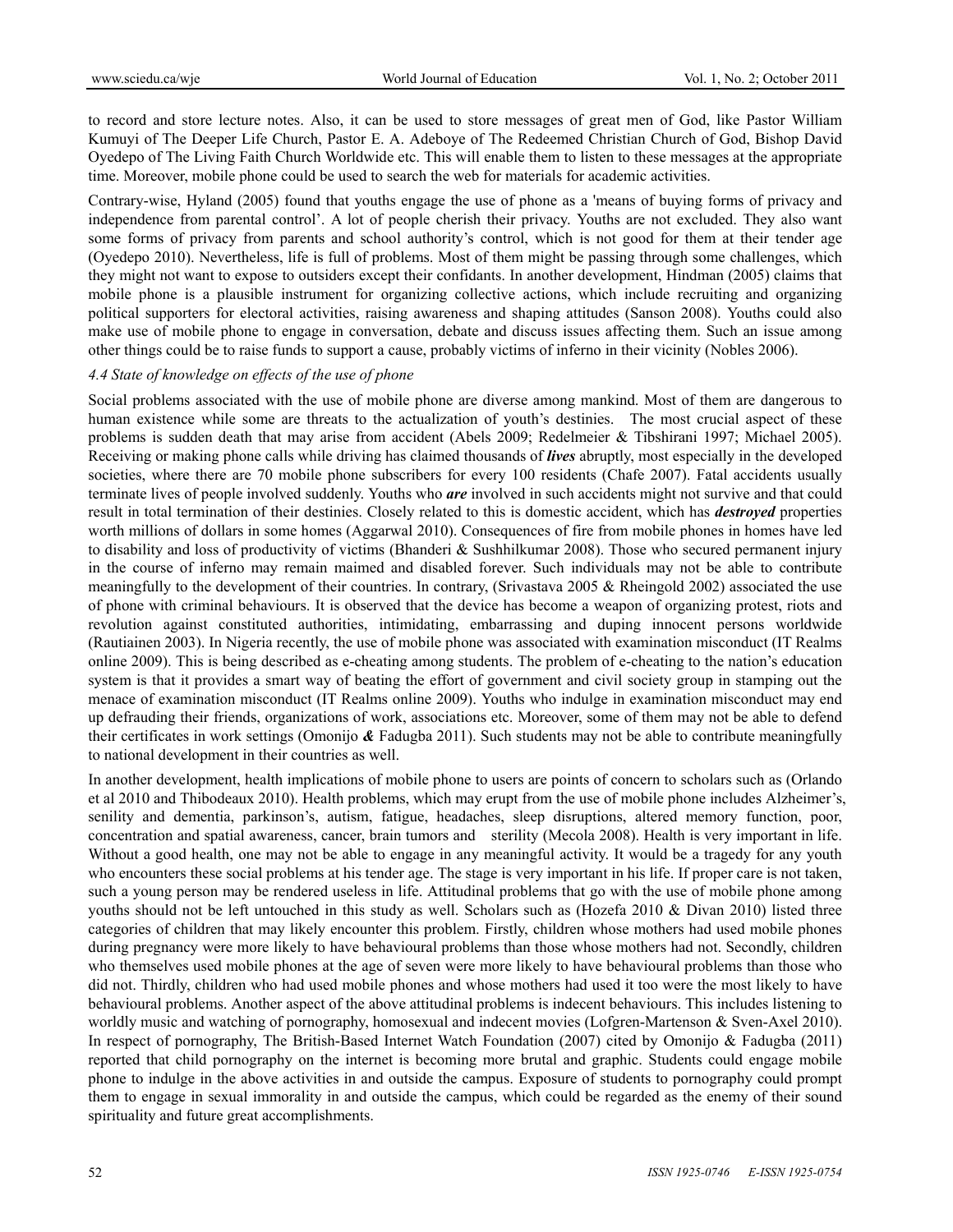## **5. Theoretical Point of View**

Social learning theorists consider the formation of identity to be a learned response to social stimuli (Bandura & Walker 1963). It prompts persons to model their lives in response to the expectation of others in our environments (Andersen  $\&$ Taylor 2006). Behaviours and attitudes are learnt and developed in response to reinforcement and encouragement from those around us. At different stages in life, commencing from childhood to adulthood, learning is required in order to obtain virtues that are necessary for personal development. Childhood experiences are of paramount importance to this study because youths are actively involved. Experiences obtained at early age could be a foundation for a successful or unsuccessful adult life. The bulk of these experiences are derived in the course of studentship in higher institutions of learning. In these institutions, youths can easily learn attitudes and behaviours via interaction with peer groups without minding negative consequences of some of these behaviours. The use of mobile phone could be perceived in that way and it can be used to analyze this study in two ways:

Firstly, it could mean a way of buying some privacy outside parents' control. Most youth*s may* want privacy in some of their actions and activities. This may prevent them from using phone service provided on campus since the place is always crowded with students. Some of them may want to pass confidential information to another person. The use of mobile phone could afford them this opportunity. Secondly, it could mean acting in consonance with other students, who are so addicted to the use of phone without being caught. That seems to be a way of reinforcing and encouraging other students to indulge in the act.

By and large, it could be observe that some students are good in strengthening and encouraging behaviours and attitudes reflecting youthful lust on campus, which is contrary to the spiritual core value of the institution. Students are expected to model their lives after notable biblical characters, who imbibed spiritual doctrines, when they were young. This enabled them to become leaders of note in their times. Joshua for instance, patterned his life after Moses and dissociated himself from the crowd, rebelling against God (Number 14: 5). Elisha as well modeled his life after Elijah and ignored the mocking of other fellow youths, which enabled him to inherit double anointing power that made him a prophet of note in Israel (2 king 2: 1-24). As an orphan and alien, Esther became a model for the successful conduct of life in the life full of uncertainties (Akinyele 2009).

Scripture admonishes youth not to love the world and the things that are in the world. The things of this world are pride of life, lust of the eyes and the lust of the flesh (1 John 2: 15-17). Biblical characters mentioned above did not involve in worldly adventures but highly committed to scriptural matters, which enabled them to succeed. Nevertheless, biblical characters who indulged in youthful lust, when they were small ended up becoming a failure to their generations. Gehazi was one of such. The lust of **the** eye, led him to covetousness, and that brought about total destruction of his destiny (2) king 5: 25-27). Samson as well became a slave to the lust of flesh. It led him to adultery. Eventually, his anointing for greatness was terminated shamefully (Judges 16: 20).

Youths of any nation are seeing as leaders of tomorrow and as such, a great resource for national development (Enueme & Onyene 2010). Before this could be realized, however, they need to imbibe scriptural doctrines, which are prerequisites to its actualization. Social learning approach provides platform for this. Nevertheless, the paradigm ignores negative effects of social learning in the development of youths in man's society.

#### **6. Methodological Issues**

#### *6.1 Study design*

This study uses ex-post design because events leading to it took place in the past.

#### *6.2 Research Instruments*

The research is descriptive in nature. Therefore, primary and secondary means of data collection was adopted. Questionnaire and in-depth interview served as instruments of data collection. The questionnaire contains two sections (A and B). Section A contains *gender* of respondents. Section B *contains questions relating to* time of using mobile phone, reasons for its possession and reasons for not using phone service provided on campus. It equally contains issues related to the hypotheses formulated. Four structured questions were presented to respondents during interview section. The first two dealt with gender of students and time they are using their mobile phone while the remaining two *contains* reasons for its possession and reasons for not using phone services on campus.

#### *6.3 Population and sample size*

The population of *the* study is eight thousand seven hundred and sixty five- 8, 765 (Student handbook 2010). Out of this figure, students and members of staff constitute seven thousand, six hundred and fifteen (7,615); eight hundred and fifty (850) respectively. From the population, four hundred and five (405) respondents were selected from the population.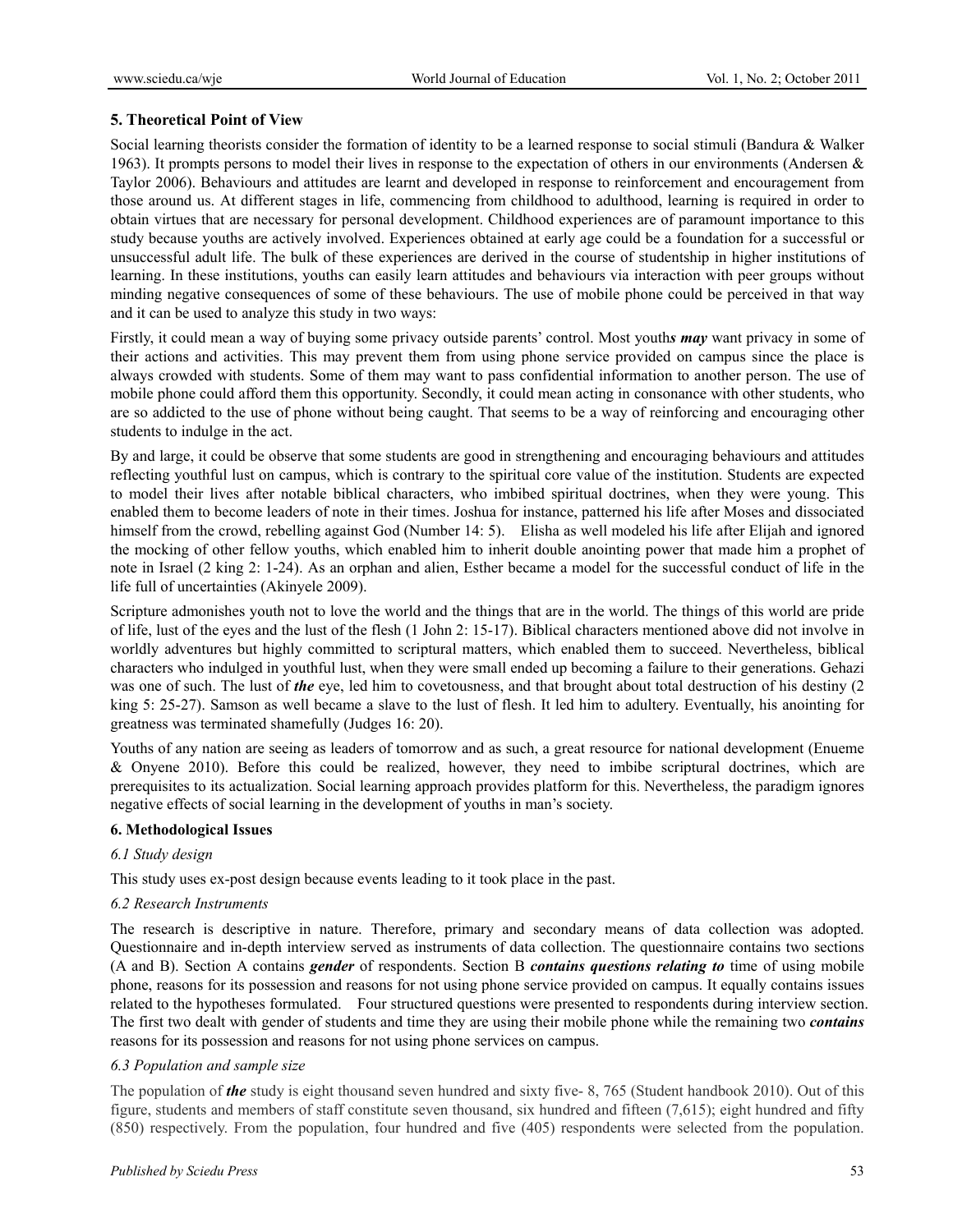This includes three hundred and twenty 320 culprits of possession and use of phone, fifty (50) other students and thirty-five (35) members of staff. Members of staff are selected because they are the ones monitoring the activities of students on campus.

#### *6.4 Sample techniques*

Purposeful and simple random sampling techniques were used to select respondents for the study. Purposeful method was applied to three hundred and twenty (320) victims of possession of mobile phone while simple random sampling method was used to select 35 (thirty-five) members of staff. One interviewee each was selected from each of the thirty-five (35) departments on campus, which includes student affairs and physical planning development. In each department several numbers were written on sheets of papers. Each of them was cut, folded and gathered together in a bag. The bag was thoroughly shaken to allow the content to mix up and each of these respondents was asked to pick one from the bag. The respondent, who picked number 1, was selected for the study. Questionnaire was applied to three hundred and twenty (320) victims of possession of mobile phone while in-depth interview was applied to other fifty (50) students and thirty-five (35) members of staff.

#### *6.5 Response rate*

320 questionnaires were distributed to the study's respondents. All of them returned their questionnaires to the researcher without any problem. That represents 100% of the distribution. Other students and members of staff randomly selected equally responded positively to the research.

#### *6.6 Techniques of data analysis*

Percentage was used to describe and analyze the data collected. Chi-square was used to test hypotheses formulated for the study. In depth interview was equally used to complement the result obtained from hypotheses formulated for the study.

#### **7. Analysis, Results and Discussion**

Results of data analyzed in this study are presented in seven tables (Tables 1-7) as indicated below.

#### <Table 1 about here>

As indicated in *t*able 1, male students caught for possession of mobile phone were 218 (68.13%) while their female counterparts were 102 (31.87%). Thirty-five (70%) of students interviewees out of fifty (50) claimed that male students are the majority of students flaunting the rule of mobile phone on campus while fifteen 30% believe that female students are more involved in the violation. Nineteen (54.3%) members of staff out of thirty-five equally supported this view while sixteen (45.7%) of them believed that female students are more involved.

Table 1 shows that majority of students flaunting mobile phone rule are males. This is in support of the view of 70% of students and 54.3% of staff interviewed. They argued that female students are afraid of being caught and penalized. This submission corroborates Lombroso (1903) cited by Burke (2001), who concludes that true female criminals are rare. Females have not evolved like males, due to the inactive nature of their lives. Moreover, these interviewees said female students do not have strategy of keeping their mobile phones secretly like male students. This is equally in line with Lombroso, who argued that it was the females' natural passivity that withheld them from breaking the law, as they lacked the intelligence and initiative to become criminal*s*.

#### <Table 2 about here>

As indicated in table 2, 215 students who were using their phone at mid-night, which is 67.19%. This is followed by 62 students who were using it at mid-day, which is 19.37% of respondents. Students who were using their mobile phone early in the morning constitute the minority. They were 43 in number. It represents 10.31% of the sample. Moreover, forty- six (92%) students out of fifty equally claimed that most students use their mobile phone at night, three (6%) believed that most of them used it at mid-day while one (2%) suggested early in the morning. Furthermore, the entire thirty-five members of staff claimed that students engaged their phone at mid-night. That represents 100%.

Item 3 in table 2 show that majority of students caught were using their phone at mid-night. This corroborates the view of 92% students and 100% members of staff interviewed. These interviewees believed that students adequately communicate with the opposite sex without being distracted at night. Then, artisans and other members of staff, working in the hall except hall staff would have closed.

#### <Table 3 about here>

Table 3 shows that out of 320 that responded to item 4 (lack of privacy in communication), 201 (62.8%) admitted that it has a high contribution to possession and the use of phone. Ninety-six (30%) ranked its contribution moderate, while just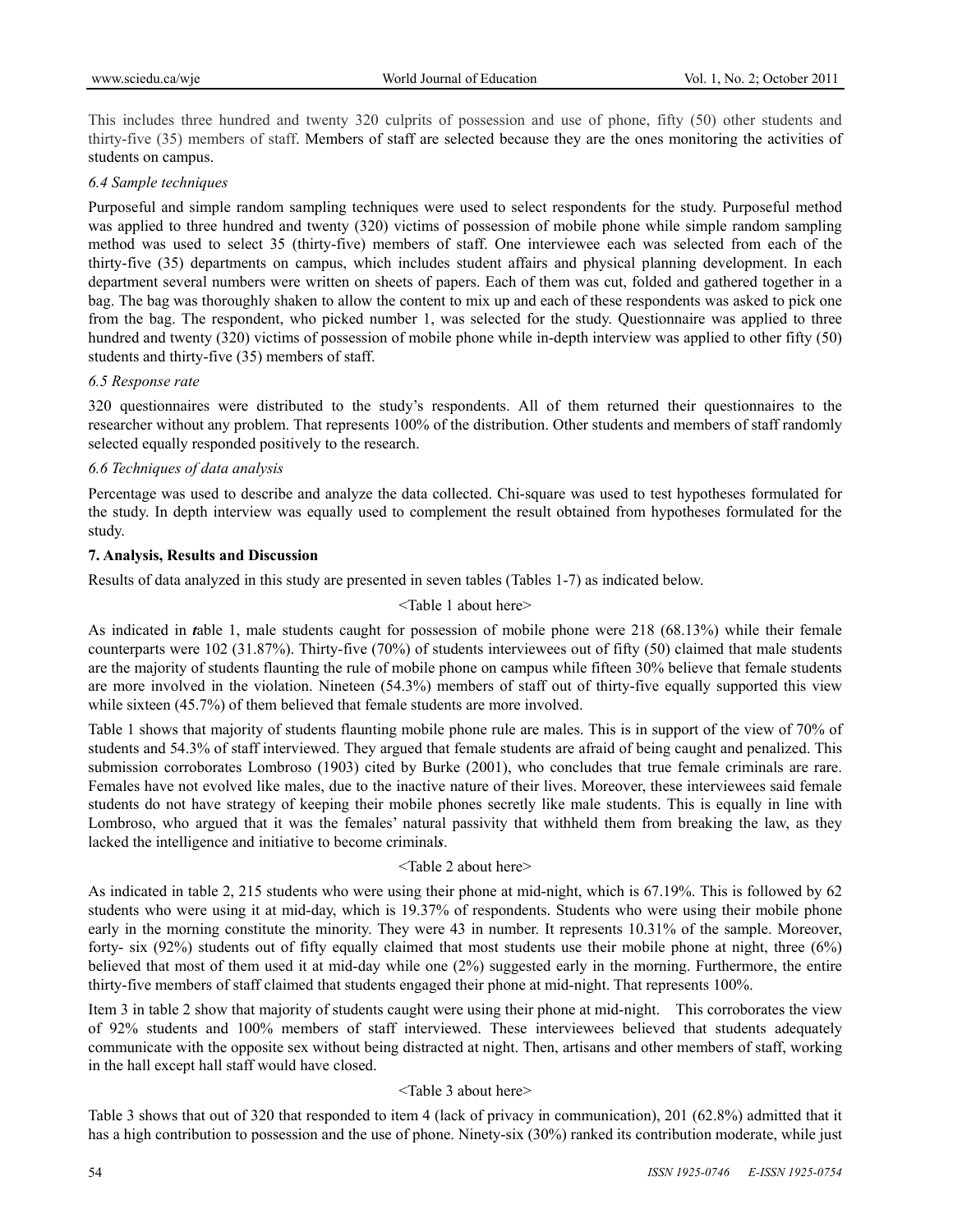23 (7.2%), rated it low. On possession of mobile phone to enable students communicate secretly, send text messages and pictures to the opposite sex, 195 (60.9%) noted that it is a high contributory factor to violation of mobile phone rule. Hundred (31.3%) ranked it moderate while 25 (7.85) raked it low. Item 5 (students flaunting the rule of mobile phone are not born again) was perceived as a high contributing factor to violation of mobile phone rule by 172 (53.8%). Hundred and two (31.8%) responded view it a moderate contributing factor while 46 (14.4%) of our respondents saw it as a low contributing factor. On students' dislike of phone service on campus, 160 (50%) respondents considered it as a high contributing factor to violation of mobile phone rule. Ninety-seven (30.3%) ranked it moderate contribution while 63 (19.7%) rated it a low contribution. Item 6 was equally rated high by 48.4% of the respondents, moderately by 35.3% and lowly by 16.3%. However, engaging mobile phone to communicate with parents was rated high by 94 (9.4%) of 320 respondents. One hundred and two (31.8%) of respondents rated it moderate while 124 (38.8%) of students rated it low.

Deducing from above, majority of students caught for possession and use of phone were using it to discuss, send text messages and pictures to the opposite sex secretly. This is indicated in item 1. The view is in line with the submission of thirty-nine (78%) out of fifty students interviewed on this subject. They argued that most students are using it to express love to the opposite sex in and outside campus. 11 (28%) of respondents argued otherwise by saying that most students engage the device for private reasons. Thirty-five (100%) members of staff interviewed equally submitted that the major reason why students use mobile phone secretly is to communicate with the opposite sex. Contents of all the phones confiscated attest to this fact. They all contained love messages and pictures sent to and received from the opposite sex.

#### <Table 4 about here>

In Table 4, items 2, 6 and 4 (lack of privacy, congestion and ineffectiveness and inefficiency of staff in mobile phone centre) were considered high *contribution* factors to violation of mobile phone rule by 157 (49.1%), 42.2% and 41.9% of respondents respectively. However, item 1 was rated low by 44.3% of our respondents. 31.8% rated it moderate while 16.6% ranked it a high contributing factor. Poor network coverage and Frequent network failure was equally rated low with 38.4% and 34.4% respectively.

From the study, it was realized that lack of privacy in phone centre is causing students not to patronize phone service on campus. Item 6 (congestion) is another notable reason. It does not make it conducive for students to pass confidential information across to their recipients. Most students in the institutions are from wealthy homes, who have never witnessed such prior *their* admission into the university. Item 1 shows that the cost of making calls is of no consequence to the reason why most students do not use phone service on campus. This is because money is not the problem of most of these children. This is reinforced by the view of 43 (86%) students out of 50 interviewed. They attributed students dislike for phone service to lack of privacy, congestion, poor network coverage and ineffectiveness and inefficiency of members of staff. Considering these factors, student could consider it convenient to make use of their mobile phone secretly. The remaining 14% of them attributed it to poor network failure and frequency *of* network failure. Thirty (85.7%) members of staff believed that poor network / call failure, congestion and poor network coverage could prevent students from using the centre to make calls while 14.3% claimed that lack of privacy is the major reason. However, 85.7% members of staff believed that students who are not patronizing the centre have questionable activities, which are negative to raising children.

#### Testing of Hypotheses

Chi-square was used to test hypotheses formulated  $\omega$  .005 level of significance and 2 as degree of freedom (df).

#### *7.1 Hypothesis 1*

H<sup>1</sup>: There will be a difference in the perceived lack of privacy in communication and violation of mobile phone rule.

#### <Table 5 about here>

The chi-square calculated value of  $150.20$  is  $>$  (greater) than the chi-square value of 10.6. Hence, the hypothesis that says there will be a difference in the perceived lack of privacy in communication and violation of mobile phone rule is accepted. This corroborates Hyland (2005), who argues that youths engage mobile phone to buy some privacy. Opinion of 42 (84%) interviewees agreed with Hyland 2005 as well. These respondents believe that many students do not like making their discussion open. Nevertheless, 8 (16%) claimed that there is nothing wrong in making calls in phone centre if *the* students concern*ed* are not having secret information contrary to the vision of the university. The view of thirty staff (85.7%) supported this claim. According to them, students who make call secretly have something to *hide*, which is contrary to the vision of the university while 5 (14.3%) interviewees believed that students may want to pass confidential and genuine information to their communicators and that can't be done publicly. Actually, people are passing through hard times in the present day Nigeria, there are things most students can not mention in the public, otherwise, they will be mocked. Youths most especially are not mature. Keeping confidential information to themselves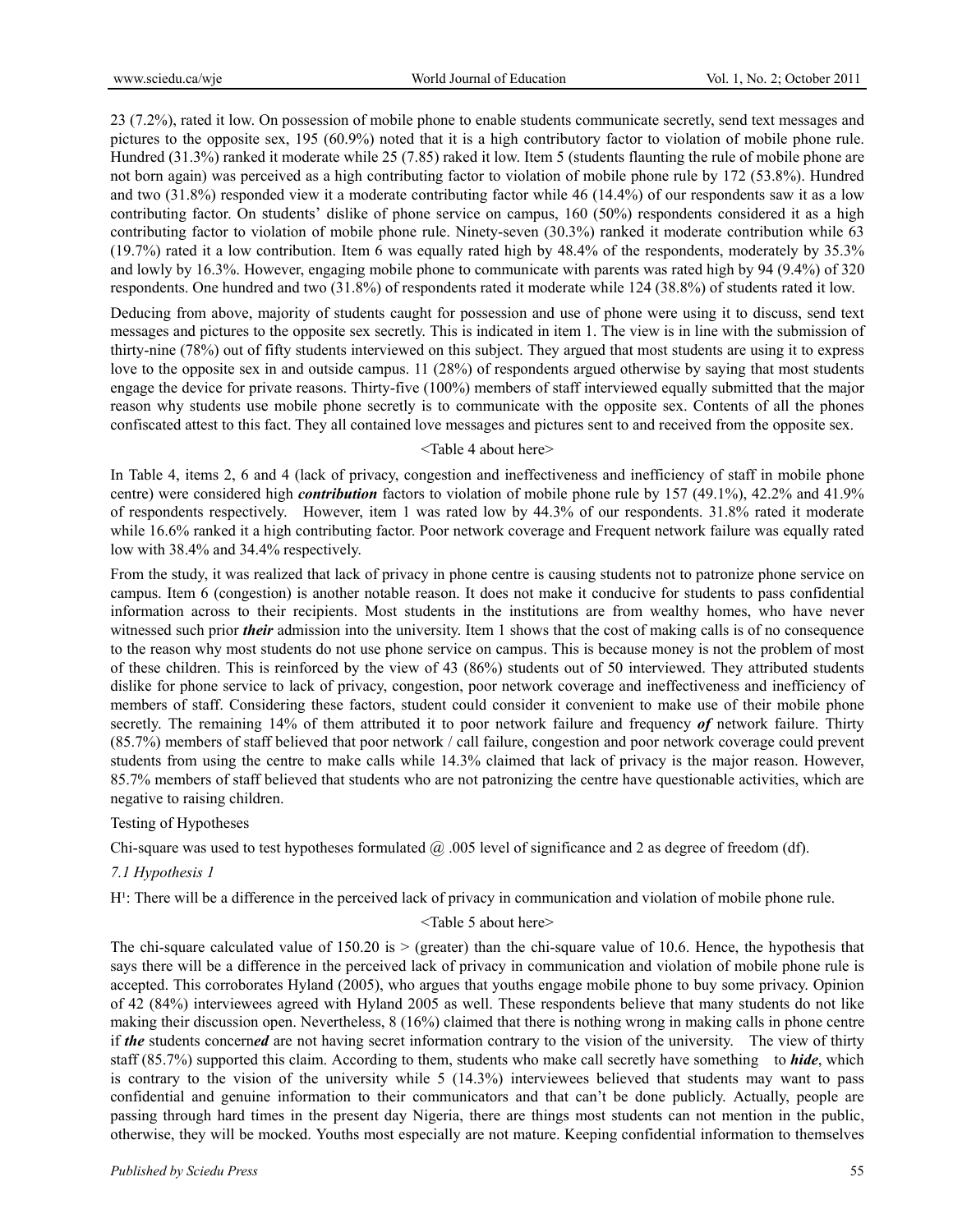could be a problem. This is an indication that students are violating this rule because there is no room for privacy in communication, but subjects of the discussion may be negative to raising children, which is contrary to the vision of the institution such as worldly desires for sexual immorality.

#### *7.2 Hypothesis 2*

H<sup>1</sup>: There will be a difference in the perceived students' desire to express love to the opposite sex and violation of mobile phone rule.

<Table 6 about here>

The chi-square calculated value of  $80.83$  is  $>$  (greater) than the chi-square value of 10.6. Hence, the hypothesis that says there will be a difference in the perceived students' desire to express love to the opposite sex and violation of mobile phone rule is accepted. This view is in line with the submission of thirty-nine (78%) out of fifty students interviewed on this subject. They argued that most students are using it to express love to the opposite sex in and outside the campus. The remaining 11 (28%) respondents argued otherwise by saying that most students engage the device for personal reasons. Thirty-five (100%) members of staff interviewed equally submitted that the major reason why students engage mobile phone secretly is to communicate with the opposite sex. Also, information from phones collected from the victims is in agreement with the above submission. They all contained pictures and love text messages addressed to the opposite sex. That could be another major reason why students are clamouring against lack of privacy in communication. It could be a way of preventing staff and other students from having knowledge of the messages and other secret discussions they are making with the opposite sex. The major reason given by the respondents for involving in love activities secretly is to prepare them for their future marriages.

## *7.3 Hypothesis 3*

H<sup>1</sup>: There will be a difference in the perceived students' who are not born again and violation of mobile phone rules.

<Table7 about here>

The chi-square calculated value of 74.8  $\dot{s}$  > (greater) than the chi-square tabulated value of 10.6. Hence, the hypothesis that says there will be a difference in the perceived level of students who are not born again and violation of mobile phone rule is accepted. This result is in line with the view of forty-five (90%) of students interviewed out of fifty. They claimed that students violating mobile phone rule are not born again while five (10%) suggested that some of the born again students are flaunting the rule as well. Twenty (57.2%) members of staff out of thirty-five equally believe that most students, who are violating the rule have not really received salvation from their iniquities while fifteen (42.8%) suggested that some born again students equally violate the rule.

Dwelling on the above, it could be deduced that students who are properly born again will not involve themselves in immoral behaviours *or* clamour for privacy in communication. This is because such students do not involve in questionable activities, which are negative to raising children.

#### **8. Findings**

From the study, it is discovered that most caught for violation of mobile phone rule were using their phone at night. Also, male students were more involved in the violation of mobile phone rule than their female counterparts. The study equally finds out that there is a difference in the perceived lack of privacy in communication and violation of mobile phone rule. Moreover, there is a difference in the perceived students' desire to express love to the opposite sex and violation of mobile phone rule. Furthermore, there is a difference the perceived students who are not born again and violation of mobile phone rule. Finally, students were not patronizing phone centre due to lack of privacy, ineffective and inefficiency of staff at the centre, congestion of students in phone centre etc.

#### **9. Conclusion**

This study concludes that most students caught for violation of mobile phone rule were using it secretly at night. Also, male students were more involved in violation of mobile phone rule than their female counterparts. Furthermore, it is equally concluded that there is a difference in the perceived lack of privacy in communication and violation of mobile phone rule. Moreover, there is a difference in the perceived students*'* desire to express love to the opposite sex and violation of mobile phone rule and there is a difference in the perceived students who are not born again and violation of mobile phone rule. Finally, students are not patronizing phone service centre on campus because of lack of privacy in phone centre, ineffective and inefficiency of staff at the centre, congestion of students in phone centre etc.

#### **10. Recommendations**

Based on the above conclusion, the following recommendations are suggested: adequate provision should be made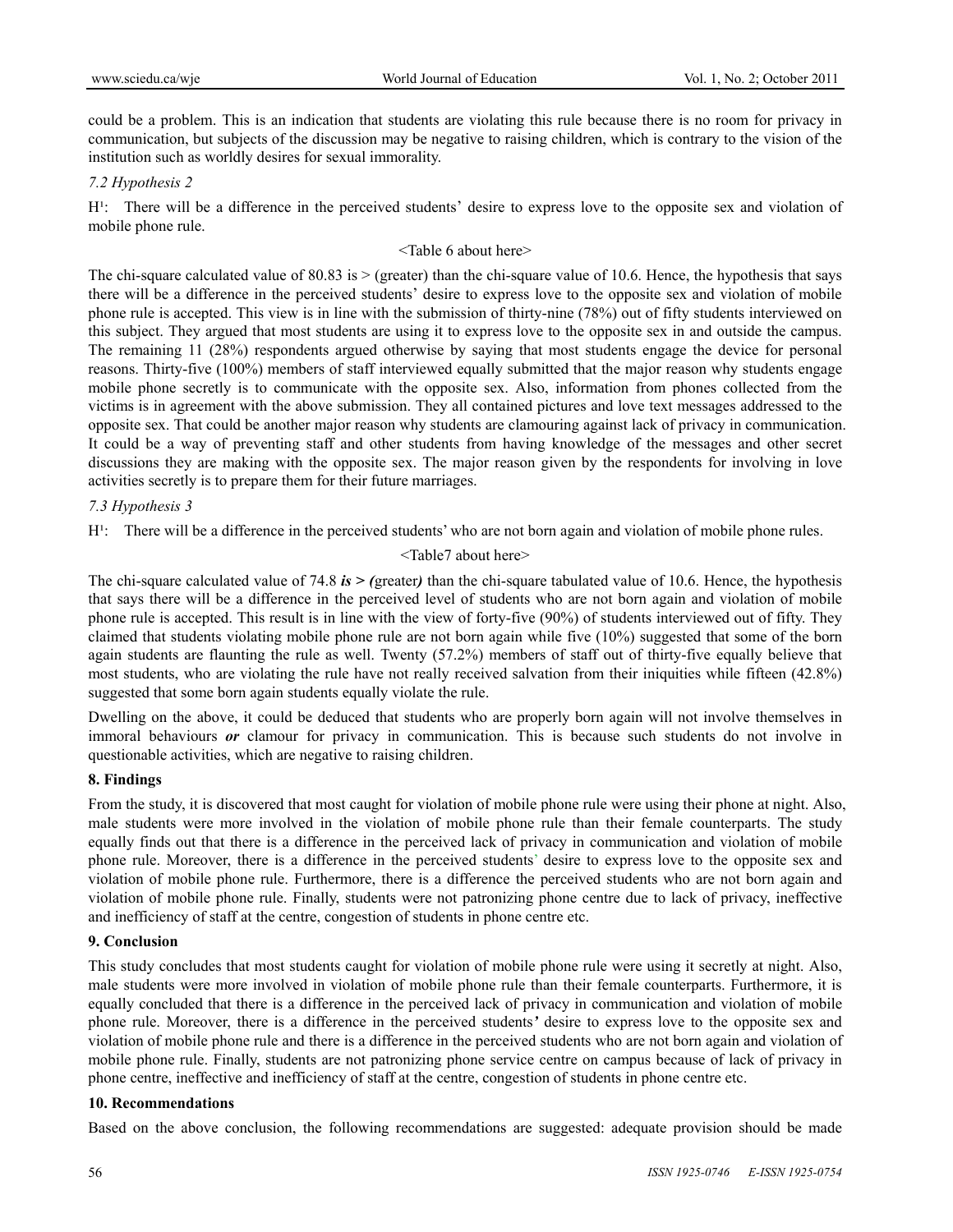available to ensure privacy in mobile phone centre to some extent. This will enable students to pass confidential information to their recipients. Members of staff are enjoined to be consistent in their assignments. The idea of staff not being available when students need their services should not be entertained. Also, students should be monitored properly in their halls of residence and around the campus to ensure compliance to non-possession of mobile phone. There should *be* a regular visit to their rooms as well to checkmate any strategy they want to use in keeping the device secretly.

#### **References**

- Abels, D. (2009). Tragic Car Accident caused by Cell Phone Use. Chicago personal Injury lawyers Blog.  $\lt$ http://www.edgarsnyder.com/car-accident/cell-phone /statistics.html> (Accessed on April 19<sup>th</sup> 2011)
- Akinyele, O. O. (2009). Queen Esther as a Servant leader in Esther 5:1-8. *Journal of Biblical Perspectives in leadership*, 2 (2): 51-79
- Andersen, B. *&* Taylor, K. (2006). *Sociology: Understanding a Diverse Society 4th edition.* (Belmont: Thmoson Wadsworth. pp 85
- Aina, T. A. (2010). 'The Role of the Private University in Driving Social and Economic Change: Challenges and Opportunities'. Paper Delivered in Covenant University in the Course of 5th Graduation Ceremony on July 1st: 3
- Aggarwal, R. (2010) "Patterns of Domestic Injuries in Rural India". *Internet Journal of Health*. 11 (2): 4
- Bandura T. & Walker, O. (1963). *Social Learning and Personalty Development*. New York: Rinehart and Winston
- Bhanderi, J. Dinesh and Choudhary Sushhilkumar, (2008). "A Study of Occurrence of Domestic Accidents in Semi-Urban Community". *Indian Journal of Community Medicine*. 33 (2): 104-106.
- Boyd, D. M., and N. B. Ellision, (2007). "Social Network Sites: Definition, history, and Scholarship". *Journal of Computer-Mediated Communication,* 13 (1): 210-230
- Burke, R. (2001) An Introduction to Criminological Theory. Willan Publishing, Devon.
- Chafe, Z. (2007). Cell Phones Widely Used, Internet Growth Slows. <http://www.world.watch.org/node/5464.> (Accessed on January 19, 2011)
- Debaillon, L & Rockwell, P. (2005). "Gender and Student-Status Differences in Cellular Telephone Use". *International Journal of Mobile Communication* 3 (1): 82-98
- Divan, H. A. (2010) ."Cell Phones and behavioural problems in young Children". *Journal of Epidemiology and Community Health* 5 (2): 36
- Donald A. Redelmeier, M. D and Robert J. Tibshirani. (1997). "A Study of Occurrence of Domestic Accidents in Semi-Urban Community". *The New England Journal of Medicine*, 336 (7): 453-458.
- Enueme C. P and Virgy Onyene. (2010) "Youth Restiveness in the Niger Delta of Nigeria: Implication for education and Leadership". *European Journal of Social Sciences* 18 (2): 286-296
- Egbochuku, E. O. and A. Oyaziwo. (2006). "Juvenile Delinquency Among *Nigerian* University Students: Implications for Counseling". *Journal of Educational Research,* 9 (2) :*5*
- Esharenana, E. A. (2006). "Mobile Phone Usage patterns of Library and Information Science Students at Delta-State University, Abraka, Nigeria". *Electronic Journal of Academic and special Librarianship* 7 (1): 25
- Hargatti, E. (2008) "Whose Space? Differences among Users and Non-Users of Social Network Sites". *Journal of Computer-Medicated Communication,* 13( 3), : 276-297.
- Hardell, L, A Hallquist, K Hansson Mild, M Carlberg, A Pahlson, and A Lilja, (2002). Cellular and Cordless Telephones and the Risk for Brain Tumors." *European Journal of Cancer Prevention* 11 (3): 377-386.
- http://en.wikipedia.org/wiki **(**2011). Mobile Phones. Retrieved from yahoo search (Accessed on 20th of Sept (2011)
- Hindman, M. (2005). "The Real Lessons of Howard Dean: Reflections on the Digital Campaign". *Perspectives on Politics* 3 (1): 121-128.
- Hozefa, A., (2010). "Cell Phone use and behavioural problems in Young Children". *Journal of Epidemiology Community health* 7 (3): 25
- Hyland, G J. (2005)."How Exposure to Mobile Phone Base-Station Signals Can Adversely Affect Humans."  $\langle \text{http://www.tetrawatch.net/papers/hyland 2005.pdf} \rangle (Accessed on June 15<sup>th</sup> 2011)$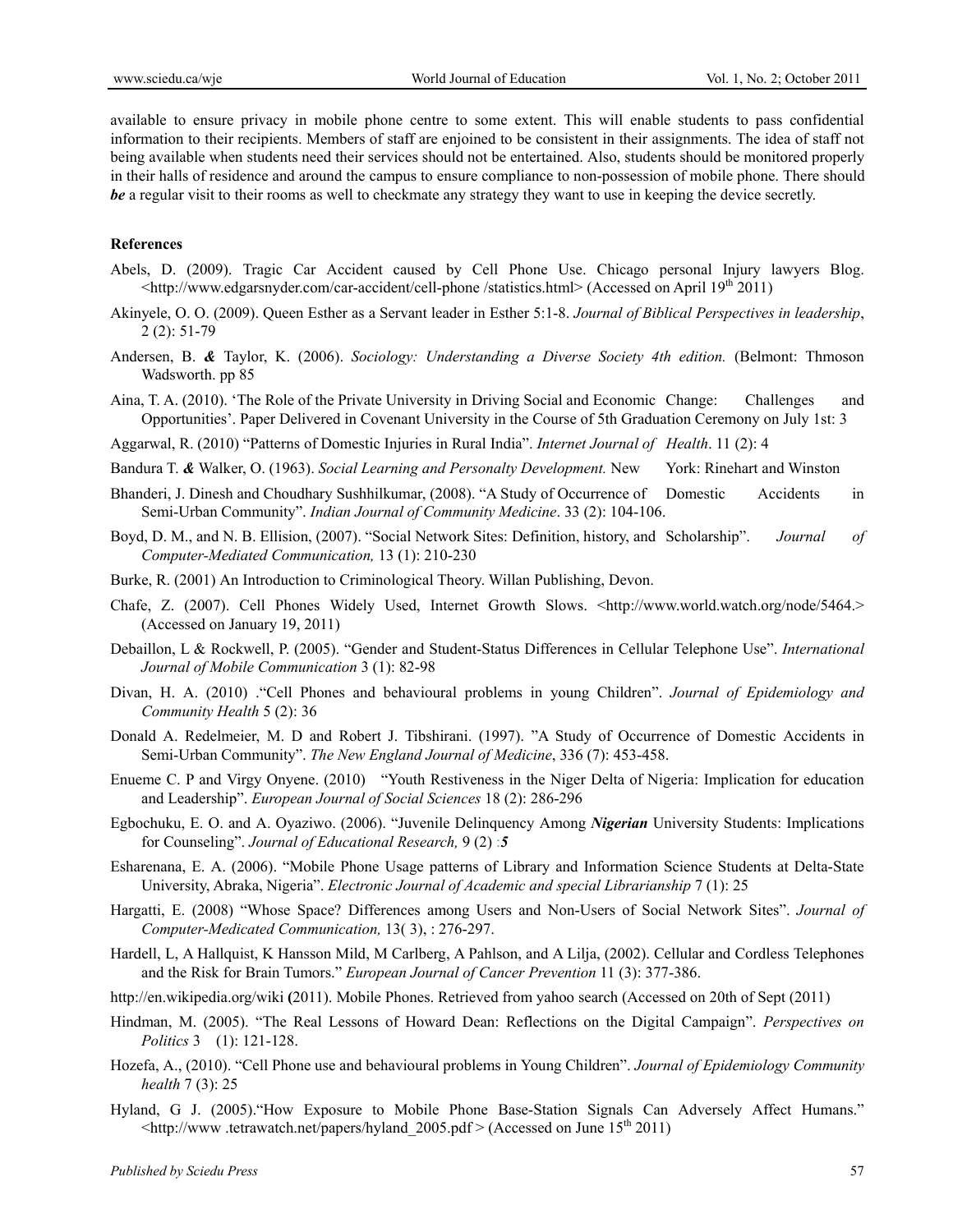- I T Realms Online, (2009). Mobile Phones and Examination Malpractices<http://74.6 .238.254/search/srpcache?ei=UT> (Accessed on June  $16<sup>th</sup> 2011$ )
- Ijaiya, N. Y. S (2004). "Agents of Examination Malpractices in Nigerian Public Examinations: The Strongest Links". Publication of the National Association of Educational Researchers & Evaluators, 5 (1): 55-62.
- Kennedy, T. L. M., Smith, A., Wells, A. T. and Wellman, B (2008). Networked families. Retrieved from <http://www .pewinternet.org/pdfs/PIP\_networked\_Family.pdf.> (accessed on January 19th 2011)
- Lenhart, A and Madden, M. (2007). "Social networking Websites and Teens: An Overview". The Pew Internet and American Life Project. Retrieved from <http://www.pewinternet. org/pdfs /PIP\_SNS\_Data\_Memo>
- Lofgren-Martenson, L and Sven-Axel M. (2010). "Lust, Love, and Life: A qualitative Study of Swedish Adolescents' Perceptions and Experiences with Pornography". *Journal of sex Research* 14, (5): 36.
- Mecola, D. (2008). "Why Your Cell Phone Can Hurt Your Children". Xenia Citizen Journal 5, (1): 14
- Micheal J. B. (2005). "Automobile Accidents Associated with Cell Phone Use: Can cell phone service providers and manufacturers be held Liable Under a Theory of negligence?" *Michael Richmond Journal of Law and Technology,*  $XI (2): 6.$
- National Cancer Institute (2011). Cell Phones and cancer Risks. <http://www.cancer.gov/cancertopics/factsheet/Risk/cellphones> (Accessed on 25th of July 2011)
- Nielsen. B. (2009). The Global Online media landscape. Retrieved from <http://blog.nielsen.com/nielsenwire/wp-content/uploads/2009/04/nielsen-online-global-lanscapefinal 1. pdf> (Accessed on April  $23<sup>rd</sup> 2011$ ).
- Nobles, M. E. (2006). Text-Messaging Connects With Donors. Charities Thumbed their way to Fresh Dollars During Crisis. The Non profit Times. Retrieved from goggle search<http://www.nptimes.com/Jan06/npt0115 1.html> (Accessed on May  $15<sup>th</sup> 2011$ )
- Oduwaiye, R. O (2005). "Students' perception of factors and solutions to examination malpractices in Nigeria Universities: A case study of University of Ilorin"*. Ilorin Journal of Education*. 24, (7): 23
- Ogunyemi, O. (2006). Consumption and (in) Appropriate Use of Mobile Phone Among Teenage Africans in the UK
- Olujuwon, O.T. (2004). *Education in Nigeria: A futuristic perspective*. Lagos: Central Educational Service
- Omonijo, D. Ojo and Olumuyiwa A. Fadugba (2011). "Parental Influence on Wards in Escalation of Examination Misconduct in Nigeria". *European Journal of Social Sciences*, 19 (2): 297-307
- Omonijo, D. Ojo and Olumuyiwa A. Fadugba (2011). "A study of e-cheating Habit of Students in Three Selected Universities in Nigeria". *A completed Journal article under peer review process.*
- Oxford Online Dictionary (2011)  $\lt$ http://www.oxforddictionaries.com/page/askoxfordredirect  $>$  (Access on 12<sup>th</sup> of March, 2011).
- Oyedepo D. O. (2010). The Making of a price Winning Father. An Adios Message delivered in the Course of the year Fathers day Celebration. Sunday Service, 15<sup>th</sup> of August.
- Rautiainen, V. Oksman-Pirjo, N (2003). "That's Modern Life for you. Mobile Communication in the Everyday life of Children and Teenagers in Finland". *Act Ethnographica Hungarica,* 48 (1-2): 149-159.
- Rheingold, H. (2010). "Using Participatory Media and public Voice to Encourage *Civil* Engagement". *In W. L. Bennett (Ed.), Civil Life online. Learning how Digital Media can Engage Youths*. Cambridge MA: The MIT Press, :97-118
- Salford, Leif G., Arne E. Brun, Jacob L. Eberhardt, Lars Malmgren, and Bertil R. Persson (2003) "Nerve Cell Damage in Mammalian Brain After Exposure to Microwaves From GSM Mobile Phone." *Environmental Health Perspectives* 111 (2): 881-883.
- Sanson, A. (2008). "Facebook and Youth Mobilization in the 2008 Presidential Election". *Gnovis*, 8 (3): 162-174.
- Student Handbook (2010). *2010-2014 Student Handbook. Raising a new Generation of leaders.* Covenant University press: Ota . : 87.
- Srivastava, L. (2005). "Mobile Phones and the Evolution of Social Behaviou". *Pro Quest* Journal 15, (7): 111-129

Teplitzky, K.. (2009).Youth stay Connected, get Active while Congress Debates Federal climate Policy this week. Press Release. Retrieved from< http://www .powers hift09. org/ node/1036> (Accessed on 15th of April 2011).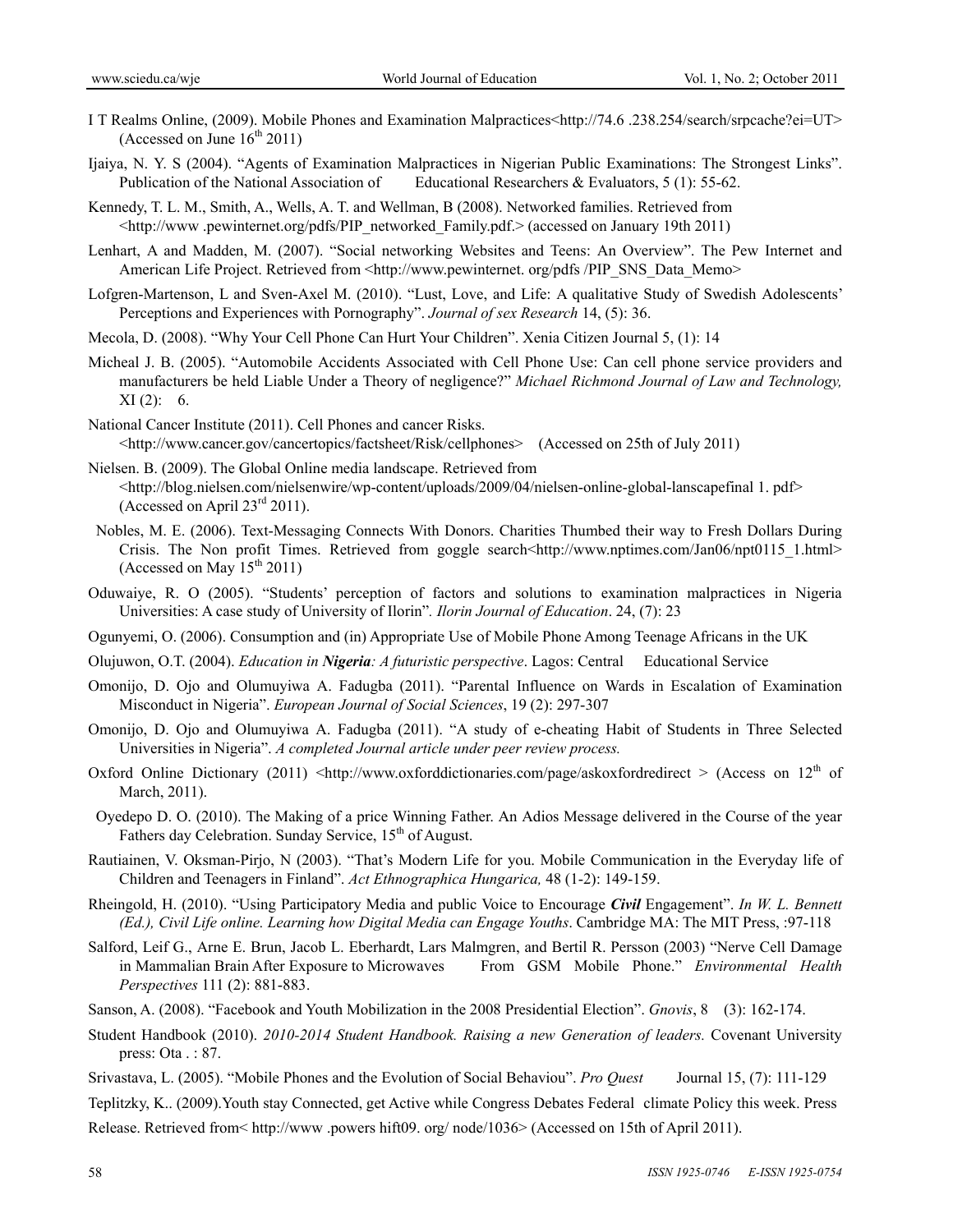## Table 1; Sex distribution of respondents

| <b>Sex</b>   | Frequency | $\%$  |
|--------------|-----------|-------|
| Male         | 218       | 68.13 |
| Female       | 102       | 31.87 |
| <b>Total</b> | 320       | 100   |

**Source**: From the data collected by the researchers

## Table 2: Time of using phone on campus

| S/N | Time         | Frequency | $\frac{6}{9}$ |
|-----|--------------|-----------|---------------|
|     | Morning      | 43        | 13.44         |
| 2   | Mid-day      | 62        | 19.37         |
| 3   | Mid-night    | 215       | 67.19         |
|     | <b>Total</b> | 320       | 100           |

**Source**: From the data collected by the researchers

## Table 3: Reasons for using mobile phone on campus

| S/N            | Reasons.                                                                                                                                                   | High<br>contribution | Moderate<br>Contribution | Low<br>contribution |
|----------------|------------------------------------------------------------------------------------------------------------------------------------------------------------|----------------------|--------------------------|---------------------|
|                | I was using a mobile phone secretly on campus in order to<br>communicate with the opposite sex, send text messages and<br>pictures and to receive the same | $195(60.9\%)$        | $100(31.3\%)$            | $25(7.8\%)$         |
| $\overline{2}$ | I was using a mobile phone secretly on campus in order to<br>communicate with my parents.                                                                  | $94(9.4\%)$          | $102(31.8\%)$            | $124(38.8\%)$       |
| 3              | I was using a mobile phone secretly on campus because I don't like<br>using telephone service provided on campus                                           |                      |                          |                     |
| $\overline{4}$ | I was using a mobile phone secretly on campus in order to<br>communicate with my friends, siblings etc without exposing my                                 | $160(50\%)$          | $97(30.3\%)$             | 63 $(19.7%)$        |
|                | discussion to other students and staff<br>Students who are not flaunting mobile phone rule are not properly<br>born again.                                 | 201 (62.8%)          | 96 (30%)                 | $23(7.2\%)$         |
| 5              | I was using a mobile phone secretly on campus because other<br>students are using it without being caught.                                                 | $172(53.8\%)$        | $102(31.8\%)$            | $46(14.4\%)$        |
| 6              |                                                                                                                                                            | $155(48.4\%)$        | $113(35.3\%)$            | 52 $(16.3\%)$       |

**Source**: From the data collected by the researchers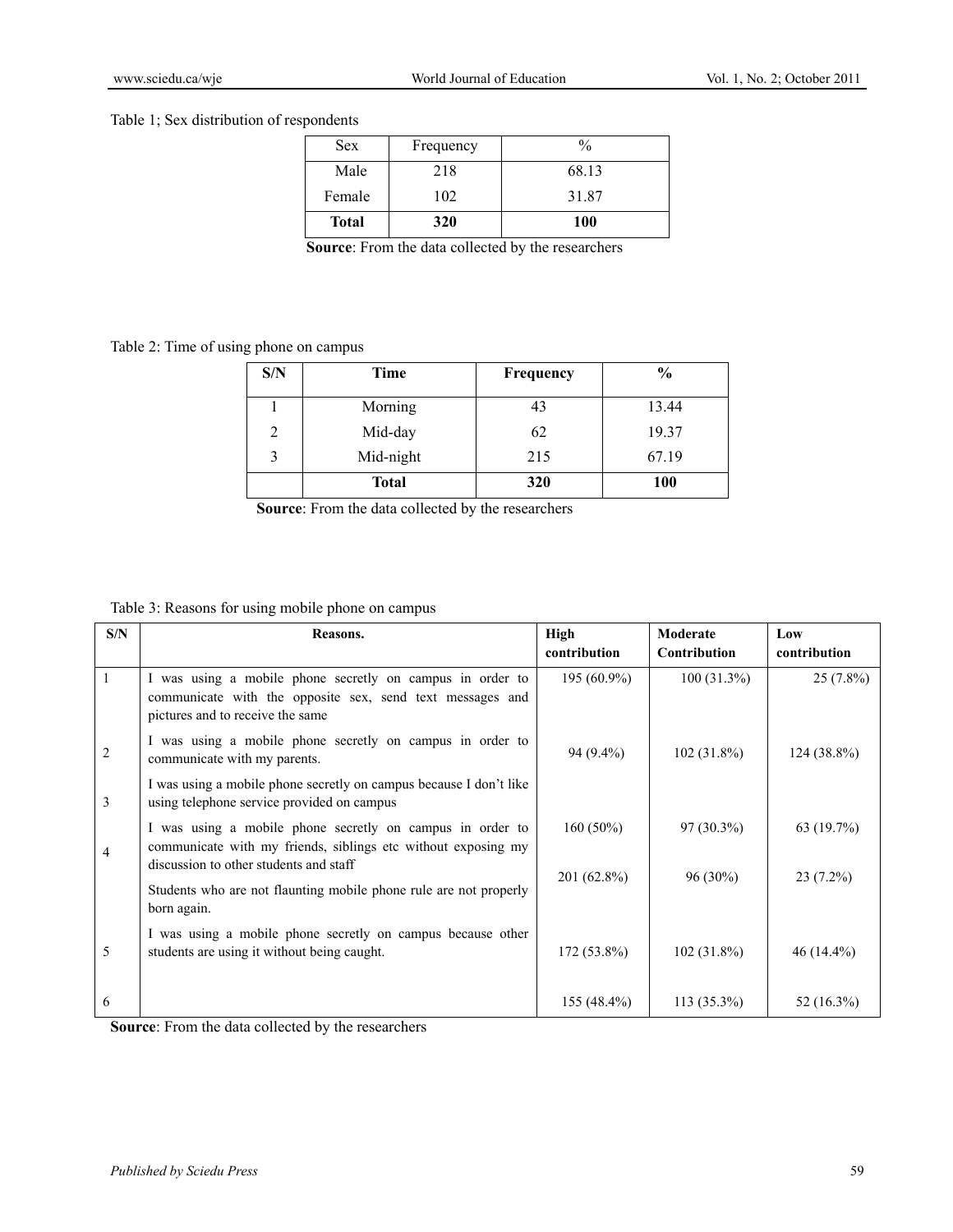| S/<br>N        | <b>Reasons</b>                            | High<br>Contribution | Moderate<br>Contribution | Low<br>Contribution |
|----------------|-------------------------------------------|----------------------|--------------------------|---------------------|
|                | It is too expensive                       | 53 (16.6%)           | $125(39.1\%)$            | $142(44.3\%)$       |
| 2              | Lack of privacy in phone centre           | $157(49.1\%)$        | 102 (31.8%)              | $61(1901\%)$        |
| 3              | Frequent network/call failure             | $103(32.2\%)$        | $107(33.4\%)$            | $110(34.4\%)$       |
| $\overline{4}$ | Ineffectiveness and inefficiency of staff | 134 (41.9%)          | 89 (27.8%)               | $97(30.3\%)$        |
| 5              | Poor network coverage                     | $96(30\%)$           | 101 $(31.6\%)$           | 123 (38.4%)         |
| 6              | Queuing up for turn/congestion.           | 135 (42.2%)          | 84 (26.3%)               | 101 $(31.5\%)$      |

Table 4: Reasons why students do not use telephone service provided on campus

**Source**: From the data collected by the researchers

Table 5a: The difference in the perceived lack of privacy in communication and violation of mobile phone rule

| <b>Ouestion</b>                                                                                                                                                          | High         | Moderate     | Low          | Row   |
|--------------------------------------------------------------------------------------------------------------------------------------------------------------------------|--------------|--------------|--------------|-------|
|                                                                                                                                                                          | Contribution | Contribution | Contribution | Total |
| I was using a mobile phone secretly on campus<br>in order to communicate with my friends,<br>siblings etc without exposing my discussion to<br>other students and staff. | 201          | 96           | 23           | 320   |
| Total                                                                                                                                                                    | 201          |              | 23           | 320   |

#### Table 5b: Calculating data for hypothesis 1

| $\mathbf{r}^0$ | ⊥e    | $(f_o-f_e)$ | $(f_o - f_e)^2$ | $(f_o - f_e)^2/e$ |
|----------------|-------|-------------|-----------------|-------------------|
| 201            | 106.6 | 94.4        | 8911.36         | 83.59             |
| 96             | 106.6 | 10.6        | 112.36          | 1.054             |
| 23             | 106.6 | 83.6        | 6988.96         | 65.56             |
| 320            | 320   |             |                 | $X^2$ cal=150.20  |

Chi-square (X<sup>2</sup>cal) value=150.20 and Chi-square tabulated (X<sup>2</sup>tab) value = 10.6

 $X^2 = \sum (f_o - f_e)^2$ 

 $\sum f_e$ 

Where  $x^2$  is chi-square,  $f_0$  is frequency observed,  $f_e$  is frequency expected,  $f_\sigma f_e$  is the difference between the observed and expected frequency,  $(f_\sigma f_\sigma^2$  is the difference between the observed and expected frequency all squared. The degree of freedom is 2 while .005 is the level of *significance.* 

Table 6a: The difference in the perceived students desire to express love to the opposite sex and violation of mobile phone rule

| <b>Ouestion</b>                                                                                                                                    | High<br>Contribution | Moderate<br>Contribution | Low<br>Contribution | Total |
|----------------------------------------------------------------------------------------------------------------------------------------------------|----------------------|--------------------------|---------------------|-------|
| I was using a mobile phone secretly on campus in<br>order to send text messages and pictures to my<br>lover and to also receive same from him/her. | 187                  | 68                       | 65                  | 320   |
| Total                                                                                                                                              | 187                  | 68                       | 65                  | 320   |